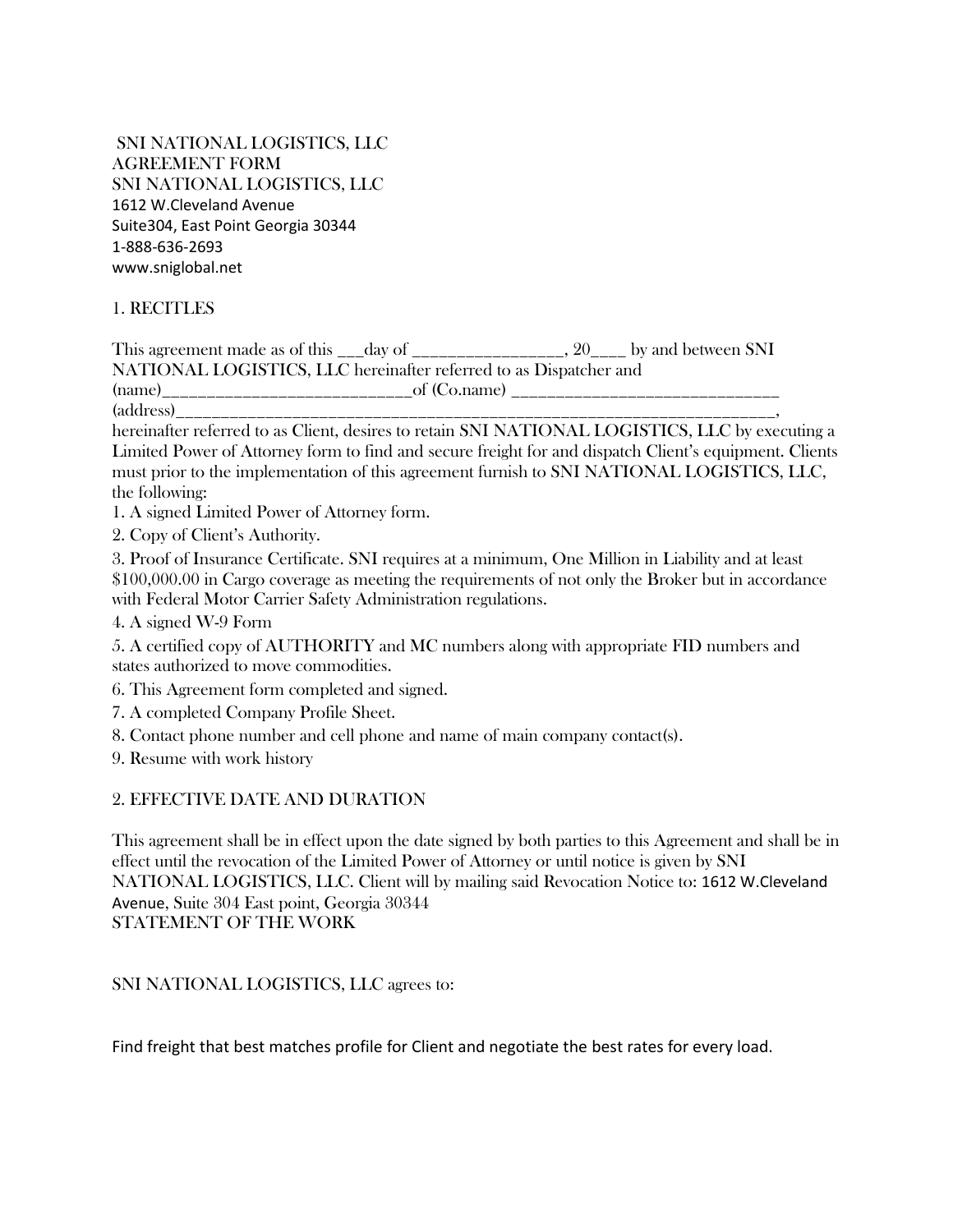SNI NATIONAL LOGISTICS, LLC will fax to shipper/broker the Clients, Authority, W-9, proof of insurance, and order insurance certificate if required, along with any other required supporting documentation.

Upon forwarding of the final load information, and mailing all documentation to the Client, the services of SNI NATIONAL LOGISTICS, LLC have been fully performed.

SNI NATIONAL LOGISTICS, LLC will receive 4 percent of all loads obtained through Custom Loading services.

SNI NATIONAL LOGISTICS, LLC will invoice the Client within 15 days of load delivery by Mail and/or faxing said invoice.

## 3. CONSIDERATION

The Client agrees to submit payment for services provided by SNI NATIONAL LOGISTICS, LLC no later than 15days after load delivered.

The Client will make payments to SNI NATIONAL LOGISTICS, LLC by Money Order, Certified Check, personal check or direct deposit. There will be an additional \$25.00 charge for returned checks.

The Client shall provide all invoices upon Bill Of Lading receipts to the appropriate broker(s). The Client shall hold SNI NATIONAL LOGISTICS, LLC harmless from cargo and liability claims arising from transportation of goods under this agreement.

The relationship between Client and SNI NATIONAL LOGISTICS, LLC shall be that of independent contractor.

## 4. ADDITIONAL PROVISIONS

Once a load has been set up for the Client and all information given, it will be the responsibility of the Client to handle directly with the shipping party any problems, issues, delays, overages, shortages, or billing and collection issues unless otherwise amended between client and Dispatcher. In no event will SNI NATIONAL LOGISTICS, LLC be liable for any incidental, consequential, or indirect damages for the loss of profits, or business interruption arising out of the service. Client agrees to hold harmless, before, during and after the contract, all direct or indirect damages resulting from Client hauling of shipper's freight. This includes, but is not limited to loading problems or issues, delays, overages, shortages, damages, and billing and collection issues and hours of services. Client will be responsible for notifying SNI NATIONAL LOGISTICS, LLC, of changes to authority, insurance, client profile or ownership.

SNI NATIONAL LOGISTICS, LLC will work within the established parameters of the Clients Company Profile.

SNI NATIONAL LOGISTICS, LLC will notify Client of best matched loads and pricing for approval prior to making load contracting.

SNI NATIONAL LOGISTICS, LLC will notify client of load required qualifications or additional insurance.

SNI NATIONAL LOGISTICS, LLC will furnish to Client necessary information for qualification or insurance necessary.

In the event SNI NATIONAL LOGISTICS, LLC books a load matching the Client's truck posting, the Client agrees to pay SNI NATIONAL LOGISTICS, LLC as agreed to on page 2 of this